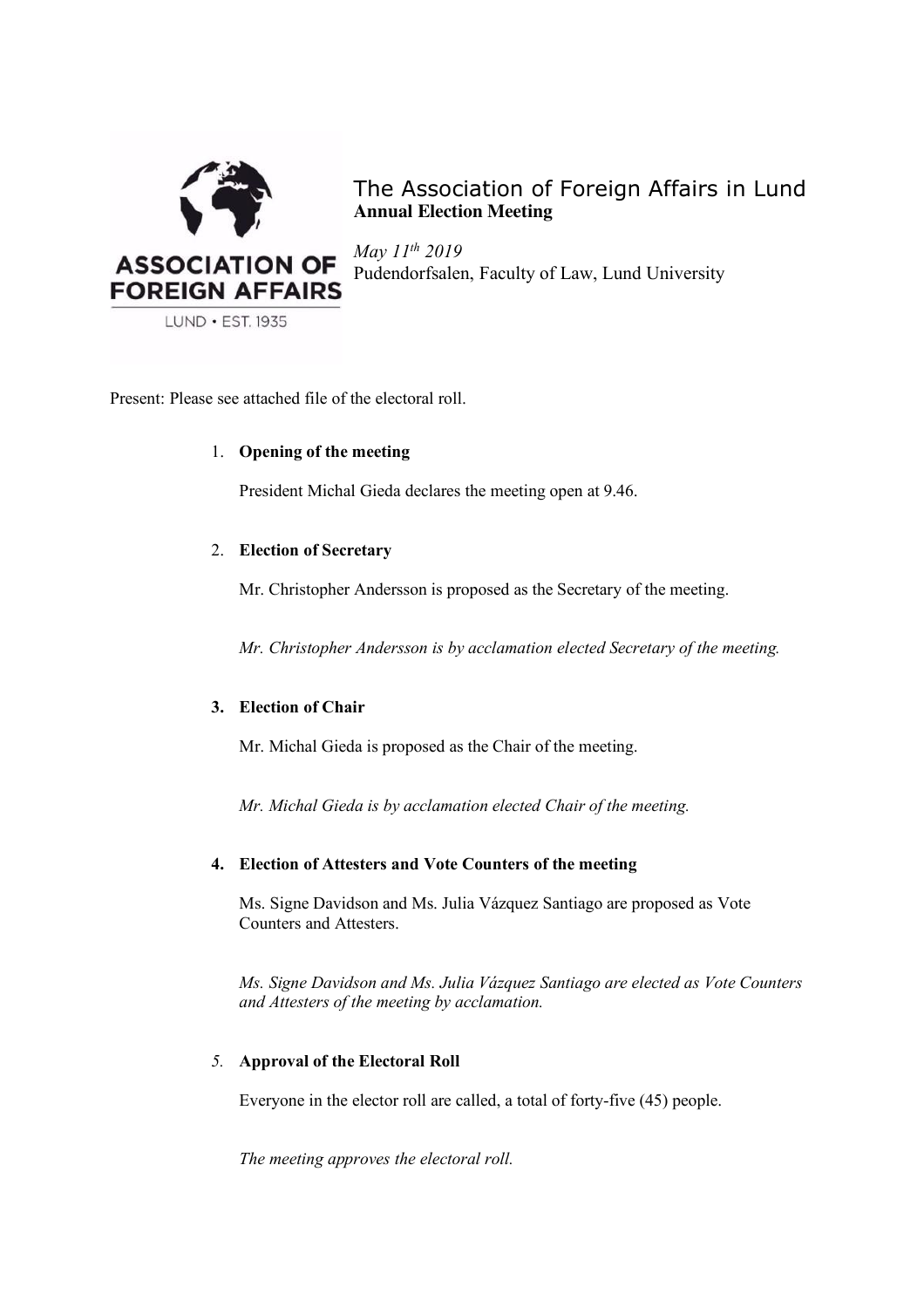### 6. **Approval of the Agenda**

The point of Head of Lecture is moved to the second point of point thirteen.

*The agenda with the proposed amendment is approved.* 

### **7. Consideration of whether the summons were carried out in accordance with our by-laws**

The Vice-President informs how the summons were carried out.

*The meeting finds by acclamation that the summons were carried out in accordance with the by-laws.* 

### **8. Election of the Association's President for the upcoming year of operations**

Ms. Tilda Kajbjer of the Election Committee reads out the nomination of Mr. Jesper Olsson.

Mr. Olsson gives his speech and then answers questions from members and nonmembers.

Mr. Olsson leaves the auditorium with attester Ms. Davidson.

Members discuss the nominee.

*Mr. Jesper Olsson is by acclamation elected as the Association's President for the upcoming year of operations.*

# **9. Election of the Association's Vice President for the upcoming year of operations**

Ms. Peg Magnusson of the Election Committee reads out the nomination of Mr. Jonatan Klefbom.

Mr. Klefbom gives his speech and then answers questions from members and nonmembers.

Mr. Jonatan Klefbom leaves the auditorium with the attester Ms. Vázquez Santiago.

Members discuss the nominee.

*Mr. Jonatan Klefbom is by acclamation elected as the Association's Vice President for the upcoming year of operations.*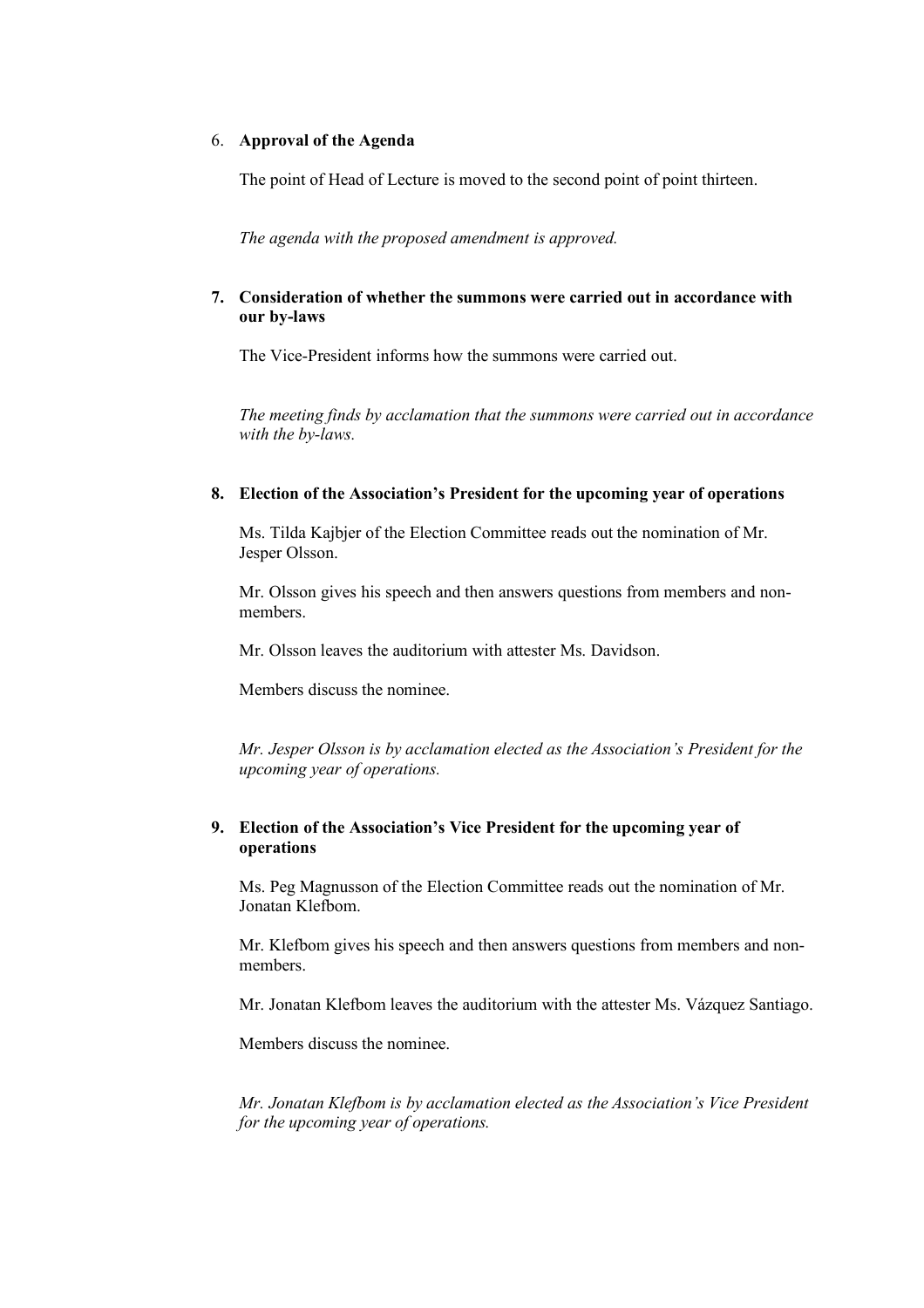#### **10. Election of the Association's Secretary for the upcoming year of operations**

There are two candidates for the Association's Secretary: Ms. Soha Kadhim (nominated by the Election Committee) and Ms. Louise Grönsund.

Mr. Karl Andersson of the Election Committee reads out the nomination of Ms. Kadhim.

Ms. Kadhim gives her speech and then answers questions from members and nonmembers.

Ms. Kadhim leaves the auditorium with attester Ms. Davidson. Ms. Grönsund enters the auditorium with attester Ms. Vázquez Santiago.

Ms. Grönsund gives her speech and then answers questions from members and nonmembers.

Ms. Grönsund leaves the auditorium with the attester Ms. Vázquez Santiago.

Members discuss the nominees.

*The meeting votes by ballot. With forty-five votes counted, including two blank votes, Ms. Soha Kadhim is elected as the Secretary of UPF Lund.*

The electoral roll is adjusted to forty-three (43).

Meeting is adjourned at 11.13 AM. Meeting is resumed at 11. 33 PM.

### **11. Election of the Association's Treasurer for the upcoming year of operations**

Ms. Kajbjer of the Election Committee reads out the nomination of Mr. Benjamin Johansson.

Mr. Johansson gives his speech and then answers questions from members and nonmembers.

Mr. Johansson leaves the auditorium with the attester Ms. Vázquez Santiago.

Members discuss the nominee.

*Mr. Benjamin Johansson is by acclamation elected as the Association's Treasurer for the upcoming year of operations.*

### **12. Election of the Association's UFS Rep. for the upcoming year of operations**

There are two candidates for the Association's UFS representative: Ms. Maggie Huynh (nominated by the Election Committee) and Ms. Sofia Gjertsson.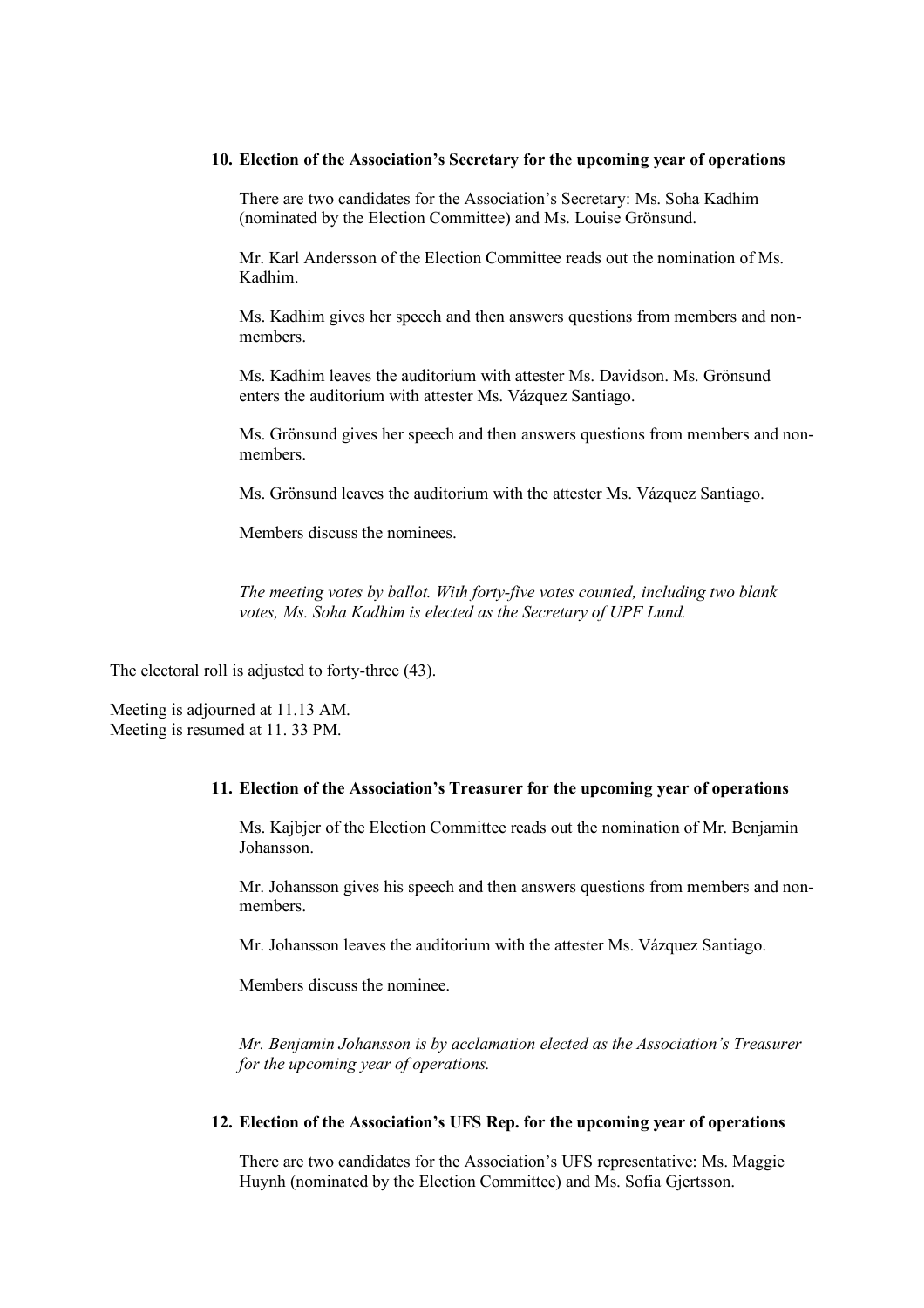Ms. Huynh is at the meeting live from San Diego, California, through Skype. Ms. Magnusson of the Election Committee reads out the nomination of Ms. Maggie Huynh.

Ms. Gjertsson leaves the auditorium and Ms. Huynh gives her speech and then answers questions from members and non-members.

Ms. Hynh is disconnected and Ms. Gjertsson enters the auditorium with attester Vázquez Santiago.

Ms. Gjertsson gives her speech and then answers questions from members and nonmembers.

Ms. Gjertsson leaves the auditorium with the attester Ms. Vázquez Santiago.

Members discuss the nominees.

*The meeting votes by ballot. With forty-three votes counted, Ms. Sofia Gjertsson is elected as the Association's UFS representative of UPF Lund.* 

Meeting is adjourned at 01.03 PM. Meeting is resumed 01.57 PM.

Electoral roll is adjusted to forty-eight (48).

#### **13. Election of the Association's other board postions for the upcoming year of operations 1. Head of IT**

Ms. Andersson of the Election Committee reads out the nomination of Mr. Olle Tolke.

Mr. Tolke gives his speech and then answers questions from members and non-members.

Mr. Tolke leaves the auditorium with the attester Ms. Davidson.

Members discuss the nominee.

*Mr. Olle Tolke is by acclamation elected as the Association's Head of IT and Board Member for the upcoming year of operations.*

### **2. Three heads of Lecture Committee and Board Members**

Ms. Kajbjer of the Election Committee reads out the nomination of Mr. Jacob Wollheim.

Mr. Wollheim gives his speech and then answers questions from members and non-members.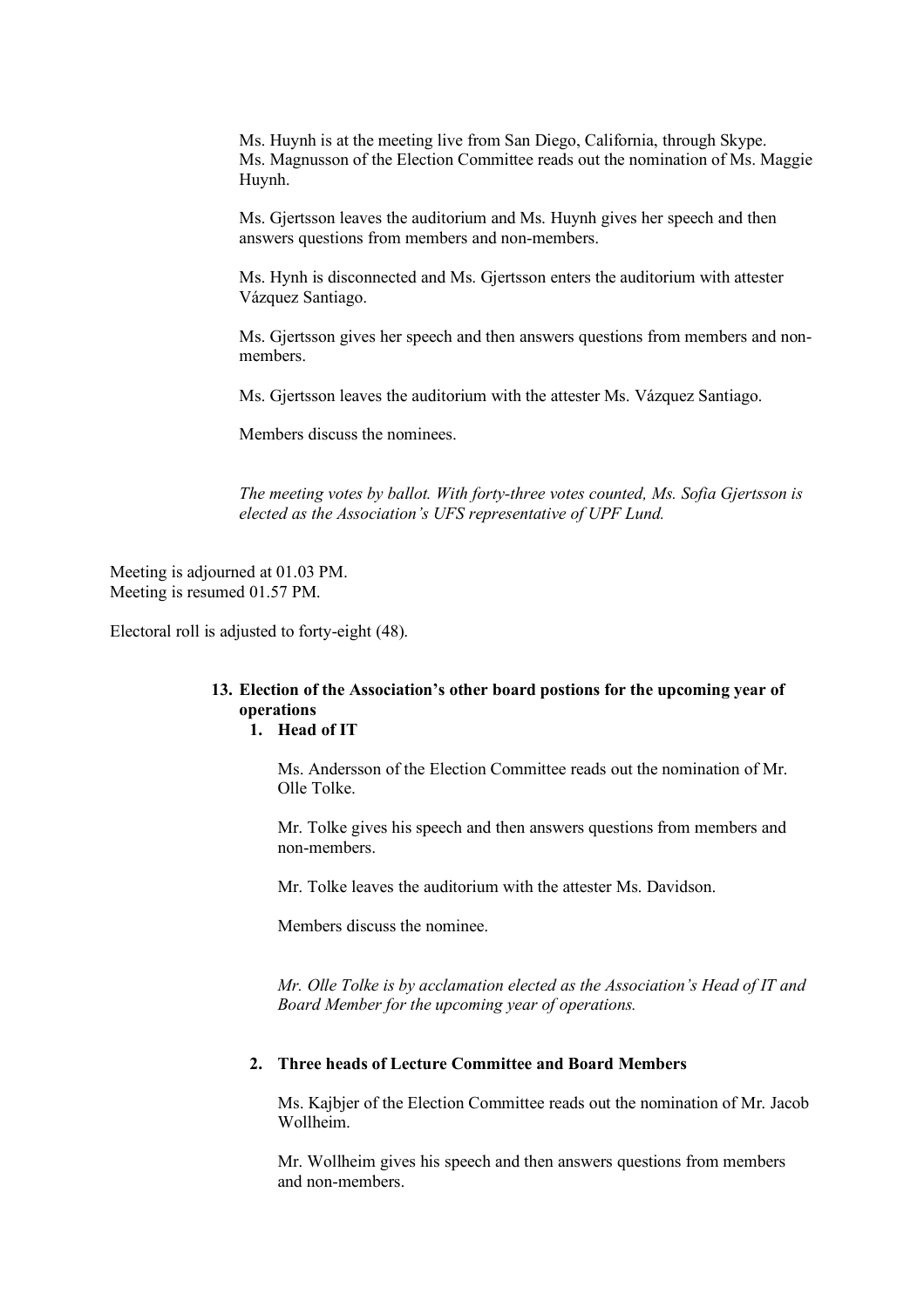Mr. Wollheim leaves the auditorium with attester Ms. Vázquez Santiago.

Members discuss the nominee.

*Mr. Wollheim is by acclamation elected as the Association's Head of Lecture and Board Member for the upcoming year of operations.*

Ms. Magnusson of the Election Committee reads out the nomination of Ms. Rebecca Edvardsson.

Ms. Edvardsson gives her speech and then answers questions from members and non-members.

Ms. Edvardsson leaves the auditorium with attester Ms. Davidson.

Members discuss the nominee.

*Ms. Edvardsson is by acclamation elected as the Association's Head of Lecture and Board Member for the upcoming year of operations.*

There are three candidates for the vacant position as Head of Lecture and Board Member: Ms. Dillshoda Mustafaeva, Ms. Emma Hanning and Ms. Sofie Tellberg.

Ms. Hanning and Ms. Tellberg leaves the auditorium. Ms. Mustafaeva gives her speech and then answers questions from members and non-members.

Ms. Mustafaeva leaves the auditorium and Ms. Tellberg enters. Ms. Tellberg gives her speech and then answers questions from members and nonmembers.

Ms. Tellberg leaves the auditorium and Ms. Hanning enters. Ms. Hanning gives her speech and then answers questions from members and nonmembers.

Ms. Tellberg leaves the auditorium with attester Ms. Davidson.

Members discuss the nominees.

*The meeting votes by ballot. With forty-one votes counted, including seven blank votes and one invalid, and six abstaining, Ms. Mustafaeva is elected as the Association's Head of Lecture and board member for the upcoming year of operations.*

### **3. Two Heads of Activity (Sexmästare) and Board Members**

Ms. Tilda Kajbjer of the Election Committee reads out the nomination of Ms. Hedda Carlsson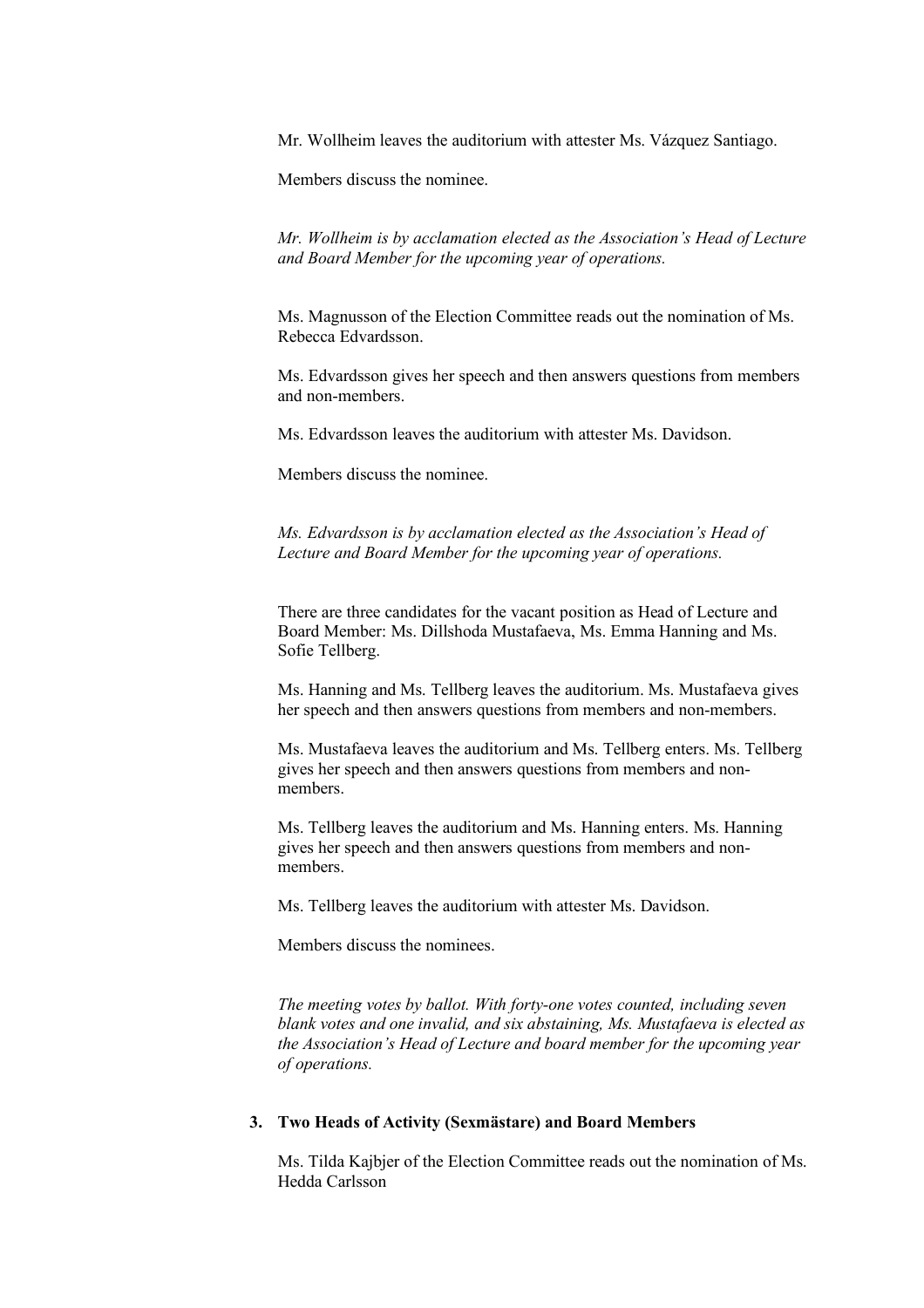Ms. Carlsson gives her speech through a pre-sent video. The Election Committee tries to answer questions from members and non-members based on the interview.

Members discuss the nominee.

*Ms. Hedda Carlsson is by acclamation elected as the Association's Head of Activity (Sexmästare) for the upcoming year of operations.*

Chair Mr. Gieda asks the meeting if there are any counter candidates for the second position. There are none.

*The Meeting decides by acclamation to put the other position as Head of Activity into vacancy.* 

#### **4. Two Heads of the Career Committee and Board Members**

Ms. Magnusson of the Election Committee reads out the nomination of Ms. Linda Kivi.

Ms. Kivi gives her speech and then answers questions from members and non-members.

Ms. Kivi leaves the auditorium with the attester Ms. Signe Davidson

Members discuss the nominee.

*Ms. Linda Kivi is by acclamation elected as the Head of the Career Committee and Board Member for the upcoming year of operations.*

Electoral roll is adjusted to forty-nine (49).

Mr. Andersson of the Election Committee reads out the nomination of Mr. Jonatan Pupp.

Mr. Pupp gives his speech through Skype, as he currently is in Santa Barbara, California, and then answers questions from members and non-members.

Mr. Pupp is disconnected and members discuss the nominee.

*Mr. Jonatan Pupp is by acclamation elected as the Head of the Career Committee and Board Member for the upcoming year of operations.*

Meeting is adjourned at 3.40 PM. Meeting is resumed at 3.52 PM.

Electoral roll is adjusted to forty-six (46).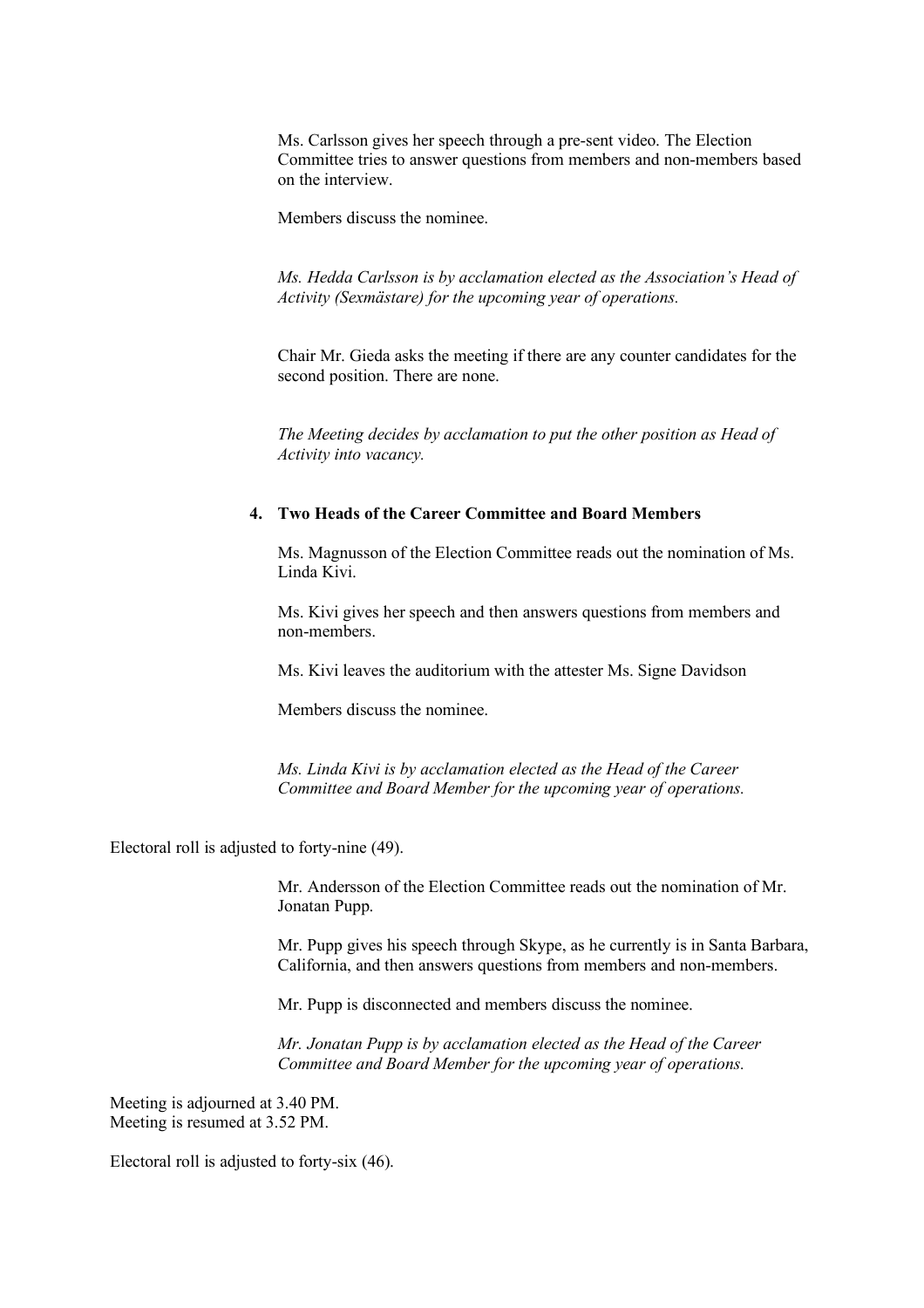### **5. Two Editors-in-Chief of the Perspective Webzine and Board Members**

Ms. Kajbjer of the Election Committee reads out the nomination of Ms. Nasra Mahat.

Ms. Mahat gives her speech and then answers questions from members and non-members.

Ms. Mahat leaves the auditorium with attester Ms. Vázquez Santiago.

Members discuss the nominee.

*Ms. Nasra Mahat is by acclamation elected as the one of the Editors-in-Chief of the Perspective Webzine and Board Member for the upcoming year of operations.*

Ms. Magnusson of the Election Committee reads out the nomination of Ms. Emily Hsiang.

Ms. Hsiang gives her speech and then answers questions from members and non-members.

Ms. Hsiang leaves the auditorium with attester Ms. Davidson.

Members discuss the nominee.

*Ms. Emliy Hsiang is by acclamation elected as one of the Editors-in-Chief of the Perspective Webzine and board member for the upcoming year of operations.*

# **6. Two Heads of the PR Committee and Board Members.**

Mr. Andersson of the Election Committee reads out the nomination of Ms. Juliet Brickell.

Ms. Brickell gives her speech and then answers questions from members and non-members.

Ms. Hsiang leaves the auditorium with attester Ms. Vázquez Santiago.

Members discuss the nominee.

*Ms. Juliet Brickell is by acclamation elected as the Association's Head of PR Committee and Board Member for the upcoming year of operations.*

Chair Mr. Gieda asks the meeting if there are any counter candidates for the second position. There are none.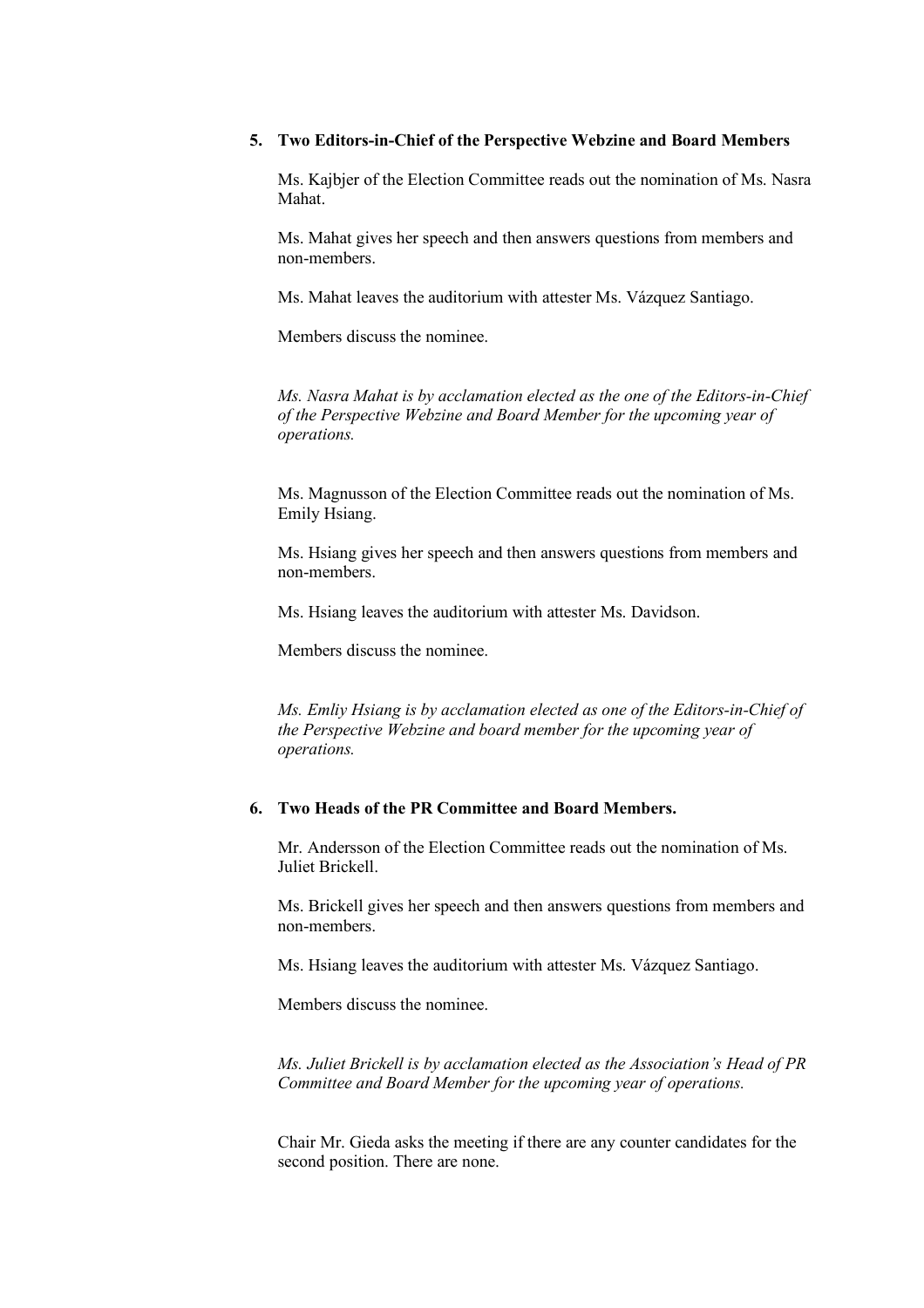*The Meeting decides by acclamation to put the other position as the Head of PR and Board Member into vacancy.* 

### **7. Two Heads of the Travel Committee and Board Members**

Mr. Andersson of the Election Committee reads out the nomination of Ms. Martina Divkovic.

Ms. Divkovic gives her speech and then answers questions from members and non-members.

Ms. Divkovic leaves the auditorium with attester Ms. Vázquez Santiago.

Members discuss the nominee.

*Ms. Martina Divkovic is by acclamation elected as the Association's Head of Travel Committee and Board Member for the upcoming year of operations.*

Ms. Kajbjer of the Election Committee reads out the nomination of Ms. Jonna Lindberg.

Ms. Lindberg gives her speech and then answers questions from members and non-members.

Ms. Lindberg leaves the auditorium with the attester Ms. Vázquez Santiago.

Members discuss the nominee.

*Ms. Jonna Lindberg is by acclamation elected as the Association's Head of Travel Committee and Board Member for the upcoming year of operations.*

# **8. Two Editors-of-chief of the Perspective Magazine and Board Members**

Mr. Andersson of the Election Committee reads out the nomination of Mr. Fredrik Fahlman.

Mr. Fahlman gives his speech and then answers questions from members and non-members.

Mr. Fahlman leaves the auditorium with attester Ms. Davidson.

*Mr. Fredrik Fahlman is by acclamation elected as the one of the Editors-inchief of the Perspective Magazine and Board Member for the upcoming year of operations.*

Chair Mr. Gieda asks the meeting if there are any counter candidates to the vacant position.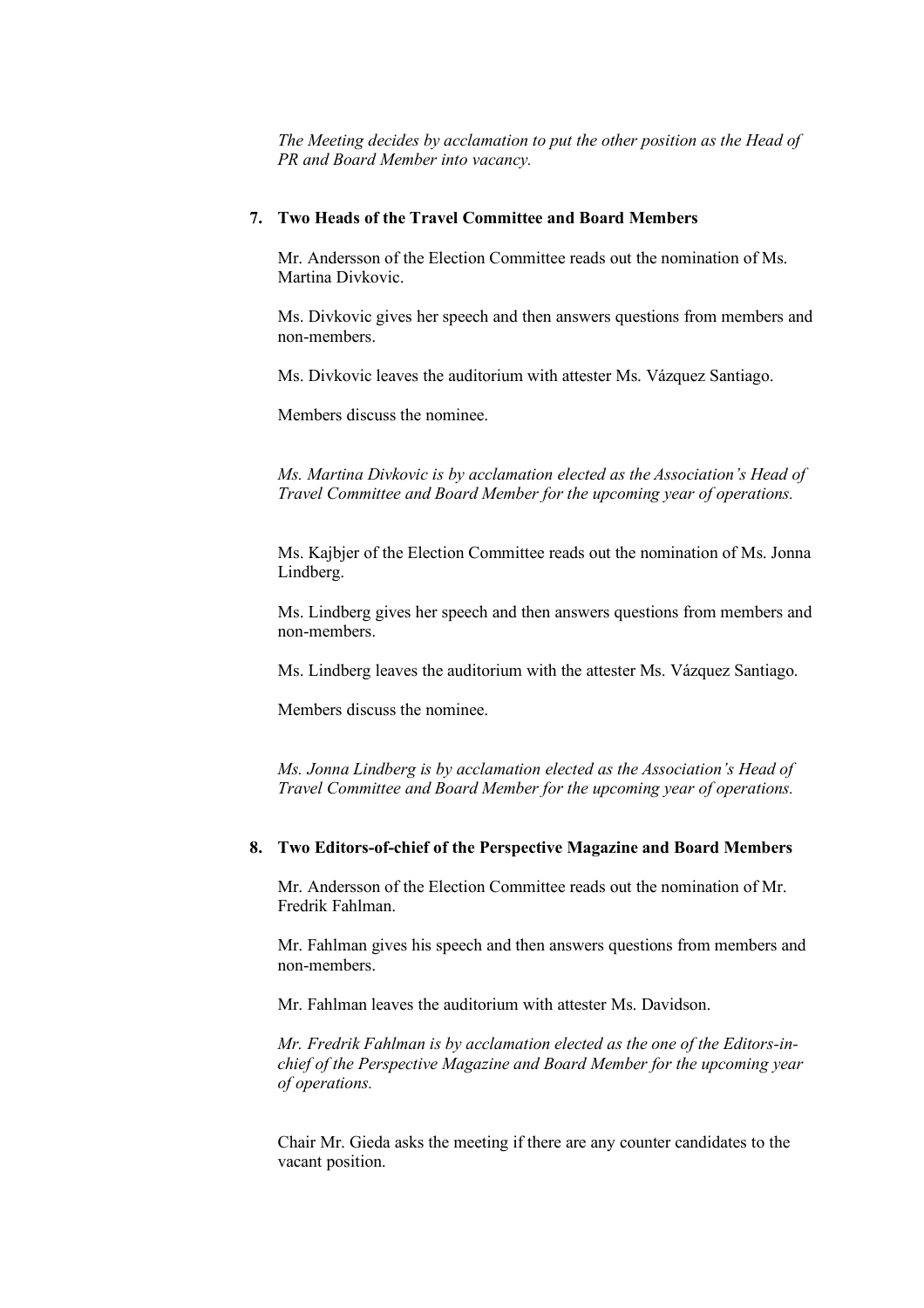Mr. Moritz Neubauer counter candidates the vacant position. Mr. Neubauer gives his speech and then answers questions from members and nonmembers.

Mr. Neubauer leaves the auditorium with attester Ms. Davidson.

*Mr. Neubauer is by acclamation elected as the one of the Editors-in-chief of the Perspective Magazine and Board Member for the upcoming year of operations.*

Electoral roll is adjusted to forty-seven (47).

#### **9. Two Editors-in-Chief of the Perspective Radio and Board Members**

Ms. Kajbjer of the Election Committee reads out the nomination of Mr. Alejandro Guzman.

Mr. Guzman gives his speech and then answers questions from members and non-members.

Mr. Guzman leaves the auditorium with attester Mr. Vázquez Santiago.

*Mr. Alejandro Guzman is by acclamation elected as one of the Editors-in-Chief of the Perspective Radio and Board Member the upcoming year of operations.*

Ms. Magnusson of the Election Committee reads out the nomination of Mr. Sanjin Alagic

Mr. Alagic gives his speech and then answers questions from members and non-members.

Mr. Alagic leaves the auditorium with the attester Mr. Vázquez Santiago.

Members discuss the nominee.

*Mr. Sanjin Alagic is by acclamation elected as one of the Editors-in-Chief of the Perspective Radio and Board Member for the upcoming year of operations.*

#### **14. Election of the Association's Auditor for the upcoming year of operations**

Mr. Andersson of the Election Committee reads out the nomination of Mr. Jonathan Garbe.

Mr. Garbe asks if anyone has any questions. No one does.

Mr. Garbe leaves the auditorium with the attester Ms. Vázquez Santiago.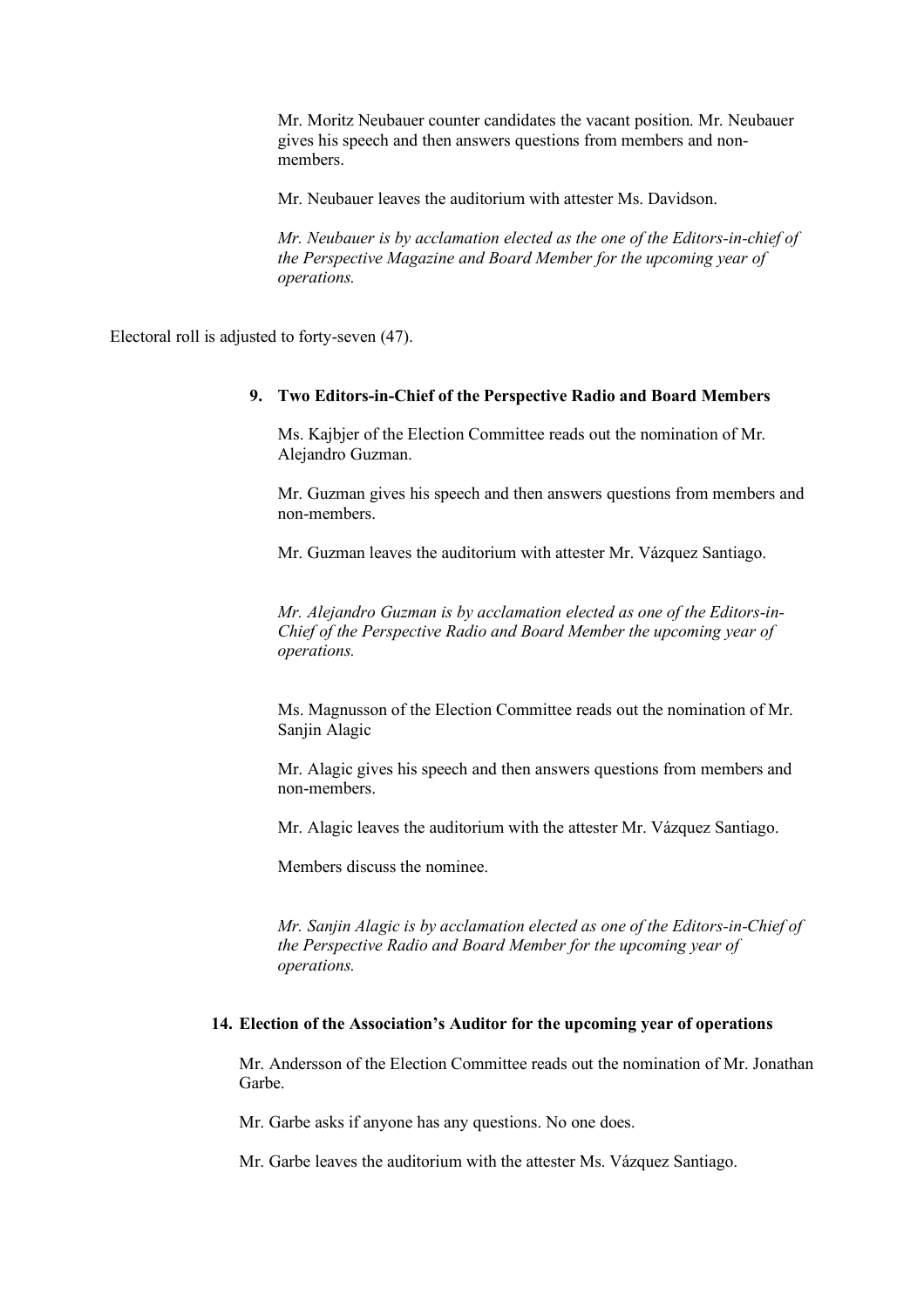*Mr. Garbe is by acclamation elected as the Association's Auditor for the upcoming year of operations.*

### **15. Election of the Association's Election Committee for the upcoming year of operations**

1. Election of the Head of the Election Committee

Ms. Kajbjer of the Election Committee reads out the nomination to the Head of the Election Committee, Ms. Nina M. Lancelot.

Ms. Lancelot gives her speech.

Ms. Lancelot leaves the auditorium with attester Ms. Davidson.

Members discuss the nominee.

*Ms. Lancelot is by acclamation elected as the Head of the Election Committee for upcoming year of operations.* 

There is one registered counter-candidate to one of the two vacant positions as a member of the Election Committee: Mr. Timothy James Parker. Mr. Parker gives his speech.

Mr. Parker leaves the auditorium with the attester Ms. Vázquez Santiago.

*Mr. Timothy James Parker is by acclamation elected as one of the Members of the Election Committee for the upcoming year of operations.*

Chair Mr. Gieda asks the meeting if there are any counter candidates to the vacant position. There are none.

*The Meeting decides by acclamation to put the other position as Member of the Election Committee into vacancy.* 

### **16. Propositions from the board**

*There are no propositions from the board.*

### **17. Motions**

1. Adapting a Transparency and Participation Policy

The authors wants to withdraw the motion and handle it on the next board meeting.